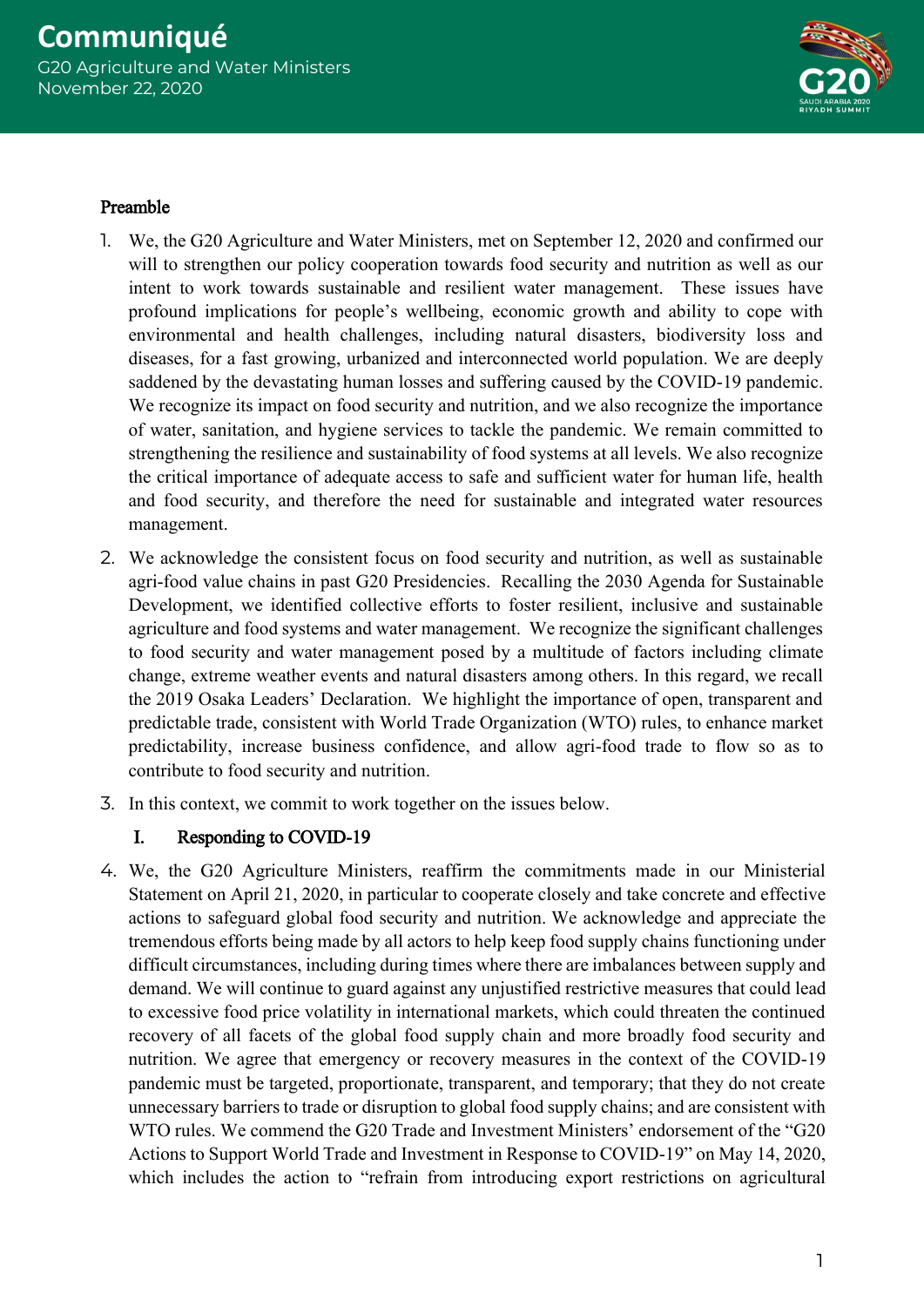

products, including on products purchased for non-commercial humanitarian purposes, and avoid unnecessary food-stockpiling, without prejudice to domestic food security, consistent with national requirements."

- 5. We call on international organizations to continue monitoring and reporting on the impacts of COVID-19 on food security and nutrition, advise on preventative, emergency and recovery measures and to provide recommendations on strengthening the global agriculture and food system resilience and sustainability in the wake of COVID-19, and in accordance with our commitments in the April Statement. In line with the One Health approach, we call for strengthened mechanisms for monitoring, early warning, preparedness, prevention, detection, response, and control of zoonotic diseases, and developing science-based international guidelines on stricter safety and hygienic measures for zoonosis control. Moreover, and without prejudice to applicable international rules on wildlife trade, we call upon the Tripartite to develop a list of wildlife species and conditions under which they could present significant risks of transmitting zoonoses, and to issue guidelines towards mitigating these risks.
- 6. We particularly acknowledge the important contributions of the Agriculture Market Information System (AMIS) initiative, and the Group on Earth Observations Global Agricultural Monitoring (GEOGLAM) to enhancing food market transparency and supporting coordinated policy responses for food security, especially during the COVID-19 pandemic. To ensure AMIS's work in reducing global food market uncertainties continues, we agree to provide data and voluntary resources to the AMIS initiative. We strive for continued and proactive support of these initiatives, including through voluntary financial contributions.

#### II. Responsible Investment in Agriculture and Food Systems (RIAFS)

7. We consider that a significant increase in responsible investment in agriculture and food systems is needed to meet the global challenge of feeding the growing population in an inclusive and socially, environmentally and economically sustainable manner. Prior to COVID-19, the Food and Agriculture Organization of the United Nations (FAO), the International Fund for Agricultural Development (IFAD) and the United Nations World Food Programme (WFP) estimated that additional investments of US\$265 billion per year during 2016-2030 would be necessary to end hunger in the world. We are concerned by the likely substantial increase in the number of people, in particular rural women and youth, suffering from food insecurity and malnutrition following the COVID-19 pandemic. Substantial and continued investments are needed for countries, particularly developing countries, to foster sustainable and resilient food systems that can contribute to achieve long term food security, meet requirements for improved nutrition, enhance livelihoods, increase agriculture and food sector productivity sustainably. There is scope for improving the alignment of support to agriculture with responsible investment principles, in line with WTO rules, and with the goal of making agriculture more productive, sustainable and resilient. We acknowledge and encourage the critical role of the private sector to build upon public efforts to improve agrifood systems for the benefit of all stakeholders.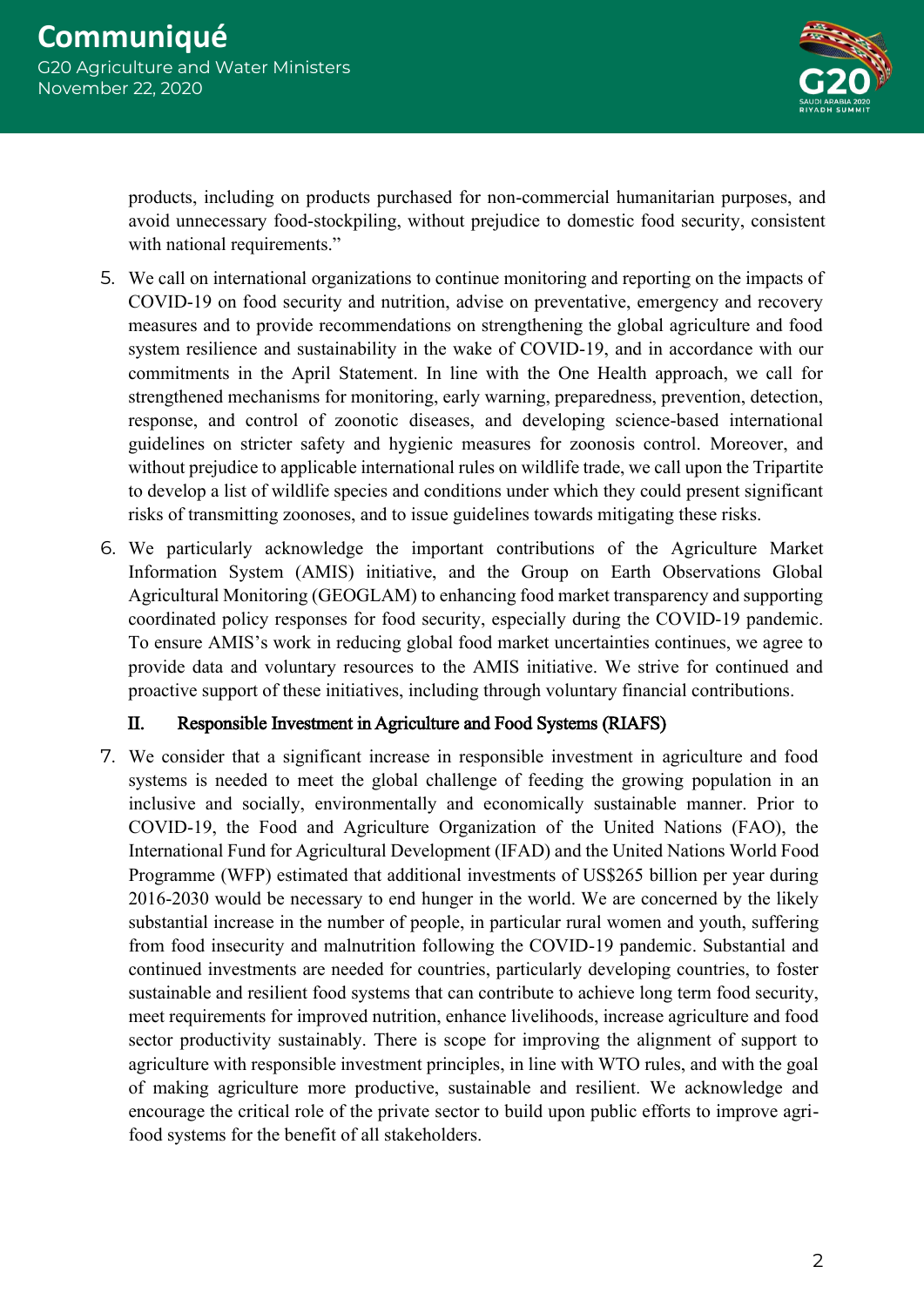

- 8. We affirm the importance of promoting, scaling-up and monitoring the use of internationally agreed voluntary guidance, such as the Committee on World Food Security Principles for Responsible Investment in Agriculture and Food Systems (CFS-RAI Principles) to help meet responsible investment needs. We welcome the on-going work under various partnerships between investors and delivery partners in this area. We also acknowledge that G20 members, through their international leadership role, can continue promoting responsible agricultural investment to improve the sustainability in agriculture and food systems. In line with the CFS-RAI Principles and the Voluntary Guidelines on the Responsible Governance of Tenure of Land, Fisheries and Forests in the Context of National Food Security (VGGT), we encourage possible recipient countries of agricultural investment to develop more robust legal and regulatory mechanisms that protect the legitimate tenure rights and other rights of individuals and local communities, including food sector farmers/producers and workers. It is also necessary to take into account the crucial role played by family farms, small-scale farmers and women in meeting food demand. We recognize that responsible investment in agriculture and food systems is a pillar of the G20 Framework for Food Security and Nutrition and its importance has been emphasized in previous G20 Agriculture Ministers' and Leaders' Declarations. We note that responsible investments in agriculture and food systems and trade in agri-food products are interlinked, and are important for global food security and nutrition, food safety, inclusive economic growth, farm profitability, rural prosperity, decent work and job opportunities and sustainable development.
- 9. Increased public sector investment can play a role in leveraging responsible investment in agriculture and food systems by the private sector and will be particularly important in the recovery from the COVID-19 pandemic. Efforts to increase responsible investment in agriculture and food systems must recognize that a significant portion of investment in agriculture is made by farmers themselves. Therefore, further efforts are needed to enable greater participation of private resources for rural credit funding and the use of capital market and risk management instruments to help farmers expand their possibilities of credit acquisition. Also, expanding opportunities for the participation of small-scale and other family farms, micro-, small- and medium-sized enterprises (MSMEs) and entrepreneurs in agri-food value chains is necessary, with a specific focus on the inclusion of women and youth. We will further support the expanded implementation of the VGGT, the CFS-RAI Principles, the Organisation for Economic Co-operation and Development (OECD)-FAO Guidance for Responsible Agricultural Supply Chains and related instruments, support their monitoring and encourage implementation through existing mechanisms and efforts.
- 10. We endorse the G20 Riyadh Statement to Enhance Implementation of Responsible Investment in Agriculture and Food Systems (G20 Riyadh RIAFS Statement) consistent with these internationally agreed instruments. This Statement underlines the importance of increasing responsible investments to drive sustainable and inclusive growth in the agriculture and food sectors.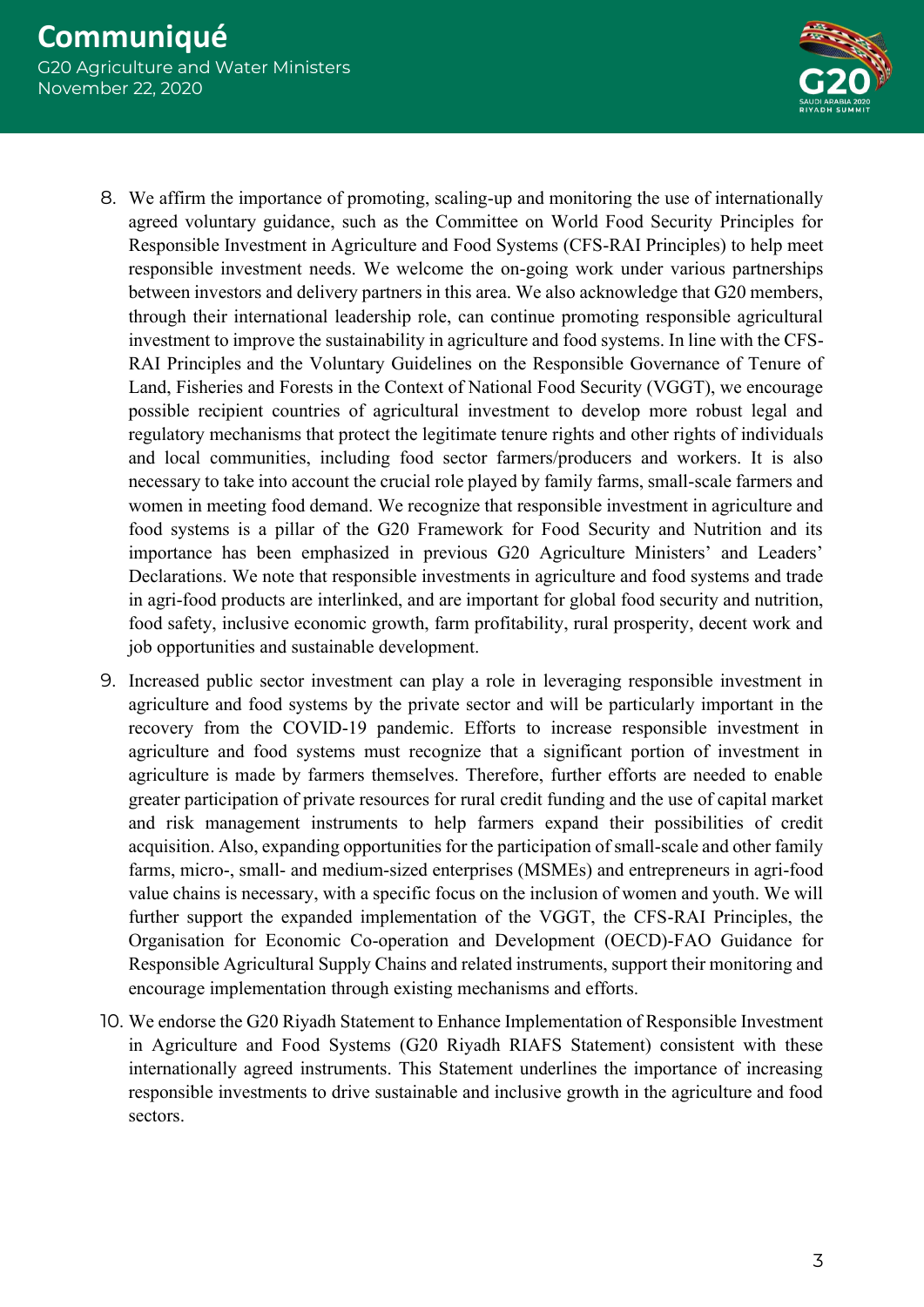

#### III. Rural Development

11. Recognizing the United Nations Decade of Family Farming, we emphasize the importance of rural development and acknowledge the challenges for many family farms, which account for the majority of the world's farms and food production. Many smaller-scale family farms and rural communities, particularly in developing countries, suffer from poverty or struggle economically, and the current COVID-19 crisis exacerbated their difficulties, with rural women and youth being especially vulnerable. We encourage efforts to enhance the sustainability, resilience and efficiency of value chains, strengthening the links between smallscale farmers, producers and markets and recall the objectives of the 2017 G20 Initiative for Rural Youth Employment. Responsible investment needs to harness market opportunities in agriculture and food systems to advance rural economies in an inclusive and sustainable way to allow farmers to thrive while preventing degradation of natural resources. In line with the 2030 Agenda for Sustainable Development and recognizing that rural economies have significant variation across the G20 member countries, strengthening rural economies is a foundation for ensuring food security and nutrition, tackling poverty and for creating economic opportunities, including decent work, for rural populations. To support rural development, we recognize the need for increased investments in rural infrastructure, including through publicprivate partnerships (PPPs), improved sustainable management of natural resources and ensuring people in rural areas have access to safe, resilient and sustainable water, sanitation, and hygiene services, energy, digital services, and basic social services responsive to women and youth including education and healthcare. We also recognize the importance of targeted approaches to agricultural and rural development in resource-challenged areas, and the importance of strengthening the meaningful participation, in particular of women and youth, in agri-food development decision-making processes. We acknowledge the importance of investment in rural development as part of the G20 Riyadh RIAFS Statement.

#### IV. Food Loss and Waste (FL&W)

- 12. Under the current challenging circumstances of the COVID-19 pandemic, we stress the importance of avoiding food loss and waste, in particular caused by disruptions throughout global food supply chains, which could exacerbate food insecurity, malnutrition and economic loss. Preserving the smooth functioning of food markets and identifying new markets and marketing channels consistent with WTO rules can help reduce economic loss for producers while mitigating the impact of COVID-19 on consumers. We recognize that FL&W is a serious global issue with approximately one third of food being lost or wasted. This issue demands increased cooperation and action by G20 members through improved awareness, novel practices and innovative approaches including sharing case studies and data analysis. We acknowledge the need for an integrated and comprehensive food systems approach and call for cross-sectional inter-ministerial cooperation as appropriate.
- 13. We commit to continue furthering FL&W reduction initiatives and reaffirm the need for each country to voluntarily set baselines in line with any agreed international methodologies for measuring food loss and waste. We endeavor to work closely with FAO, the International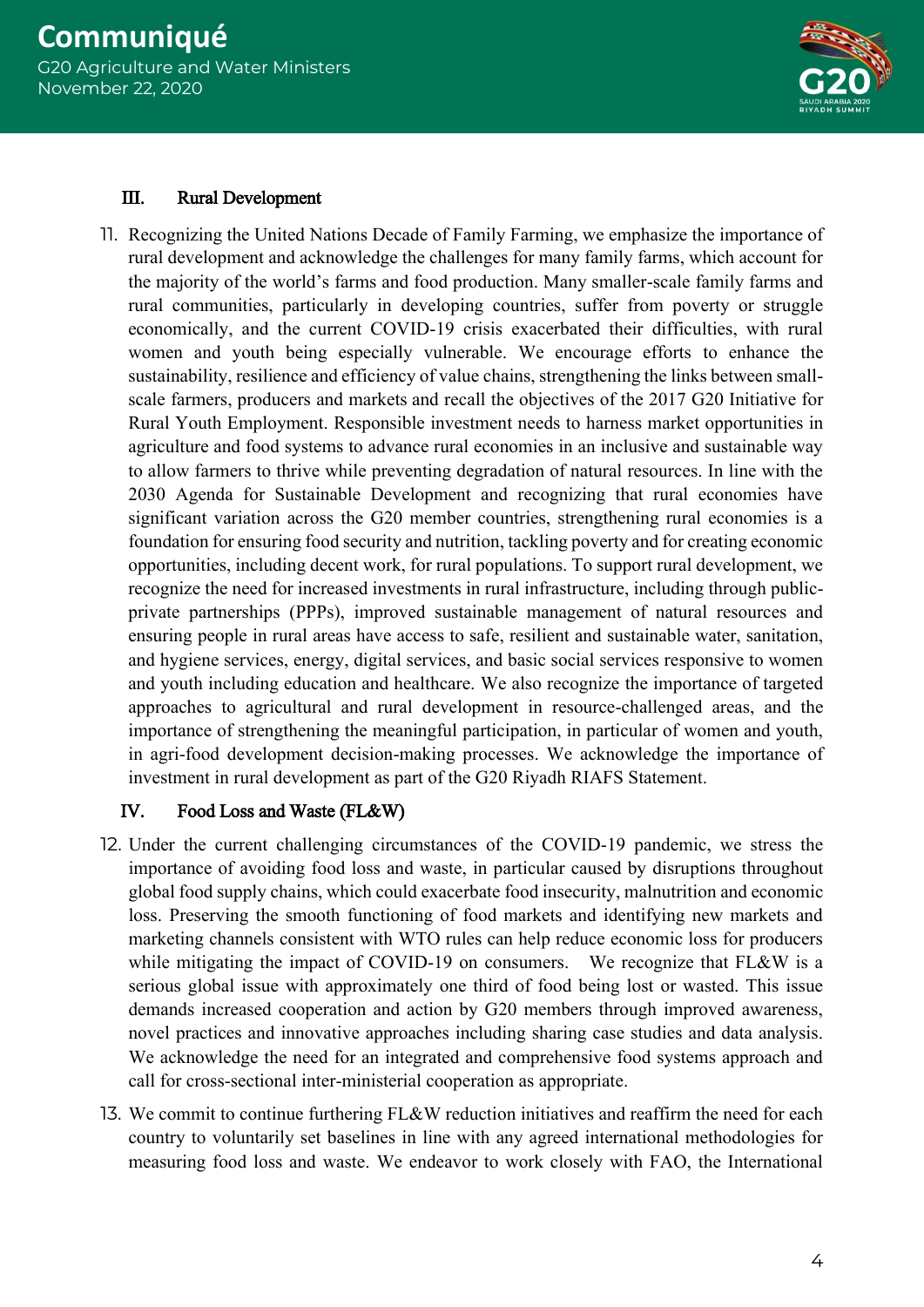

Food Policy Research Institute (IFPRI), the United Nations Environment Programme (UNEP), the OECD, the Collaboration Initiative on FL&W launched at the Meeting of Agricultural Chief Scientists of G20 States (MACS) in 2015 and other relevant international bodies at global, regional and sub-regional levels to improve data collection mechanisms and the quality and availability of FL&W baseline estimates, share experiences on national practices and measuring FL&W, and to make progress on reducing FL&W. We seek to accelerate efforts to ensure G20 members have FL&W reduction targets and the means to measure actions and progress towards these targets. We commit to further share best practices through the Technical Platform on the Measurement and Reduction of Food Loss and Waste as well as the Global Platform for FL&W research and experts, both established under the G20 Turkish Presidency in 2015, and advocate G20-partnerships to share practical experiences.

- 14. We acknowledge the goal of voluntarily establishing intermediate country-specific targets to strengthen efforts to halve, by 2030, per capita global food waste at the retail and consumer levels and reduce food losses along production and supply chains, including post-harvest losses. We support enhanced collaboration and cooperation between public, private and civil society actors; the adoption of sustainable business models and technologies; the redistribution of surplus food that would otherwise be wasted; the sustainable processing of food waste without compromising public and animal health; the promotion of education programs as well as behavioral changes along all food chains to prevent and reduce FL&W including at the level of consumers. We note that measures aimed at reducing food loss and waste through the agrifood value chain should not lead to a decrease in the level of safety and quality of food products.
- 15. We recognize that plant pests and diseases and animal diseases are significant contributors to reduced production and also to food loss at the post-harvest or post-production stage, which could be reduced with appropriate sanitary and phytosanitary measures. We recognize the growing risk of transboundary plant pests and diseases and animal diseases, and the crippling effect pest and disease outbreaks can have on food security and nutrition, farmers' livelihoods, trade and economic growth, as well as the risks to human health. We stress the need for collaborative research, knowledge and experience sharing as well as information gathering about the current status of emerging and existing transboundary plant pests and diseases and animal diseases, identifying best practices and appropriate technologies for prevention, detection and mitigation of risks, and strengthening policy responses. Taking into consideration 2020 as the International Year of Plant Health (IYPH), we encourage the continued development of the ePhyto hub and increased uptake in its use. We affirm the importance of the World Organisation for Animal Health (OIE), the International Plant Protection Convention (IPPC) and Codex Alimentarius Commission (Codex) standards and the use of the OIE World Animal Health Information System and the FAO/OIE Global Framework for the Progressive Control of Transboundary Animal Diseases mechanism in order to increase our preparedness for future plant pests and diseases and animal disease outbreaks.
	- V. Antimicrobial Resistance (AMR)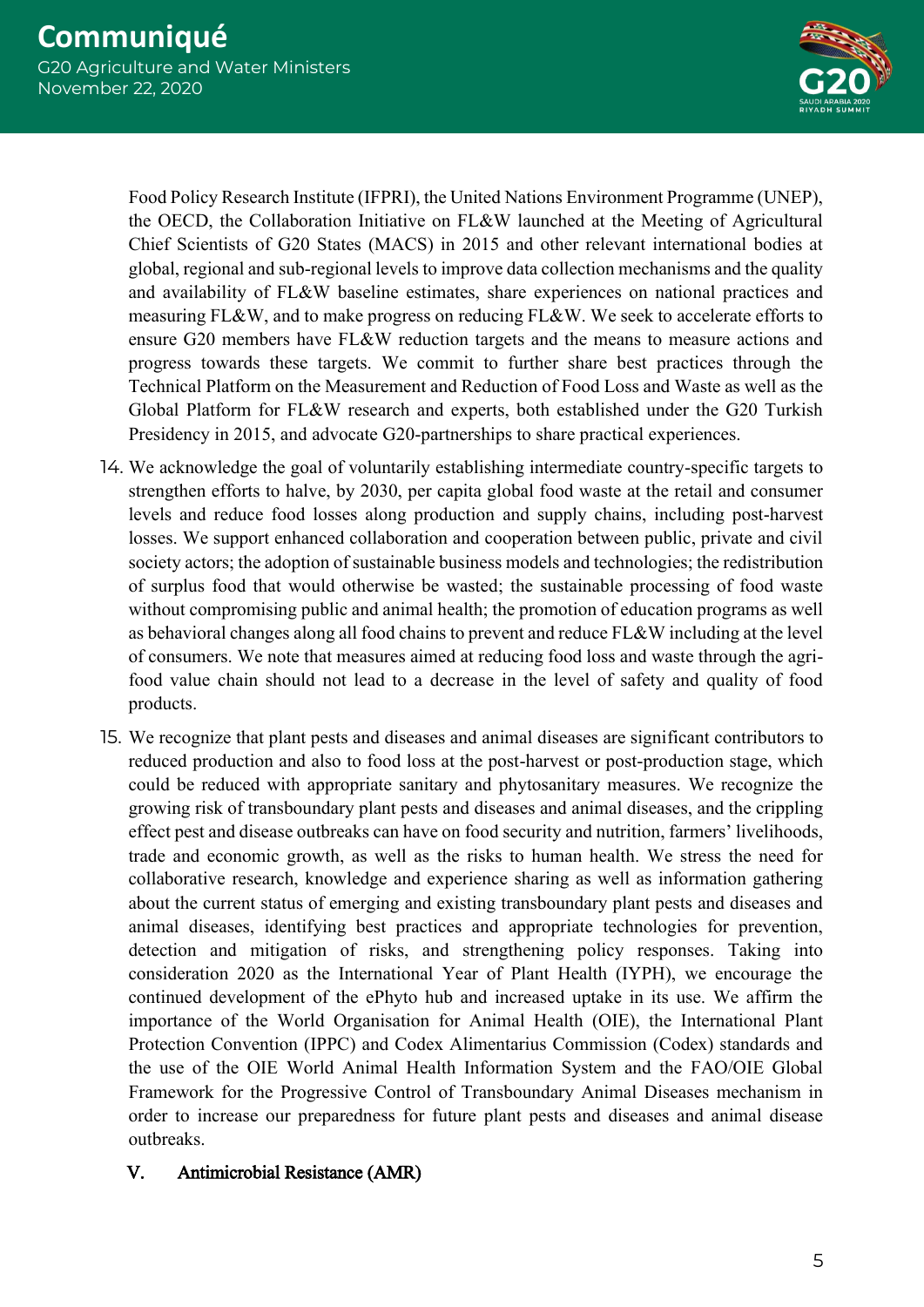

- 16. We acknowledge the increasing occurrence of resistance to antimicrobial agents in some microorganisms, including pathogens, that can be transmitted directly between humans and animals as well as through the food chain and via the environment. We are concerned about inappropriate use of antimicrobial agents in agriculture and food systems globally, which is not in line with OIE and Codex international standards, and the risk this poses to human, animal and environmental health. Use of antimicrobials can select for resistance, so we reaffirm our commitment to reduce the need for and inappropriate use of antimicrobials in agriculture and food systems. We recognize that without coordinated and collaborative global efforts in relevant sectors, risks to human, animal and environmental health due to AMR would further increase. Consequently, and in line with the One Health approach, we reaffirm the commitments G20 Agriculture ministers made previously in that regard and commit to accelerate the global fight against AMR in agriculture and food systems on the basis of internationally agreed OIE and Codex standards. We note on-going discussions in intersectorial or interdisciplinary fora such as the Tripartite Plus organizations (WHO, FAO, OIE and UNEP), Codex, IPPC, and other United Nations related bodies including the General Assembly and encourage the work of the Tripartite Plus organizations to enhance the capacity of countries to combat AMR.
- 17. We stress the importance of fostering basic and applied research and development (R&D) to produce tools and technologies to minimize the development of resistance, strengthen infection prevention and control, as well as maintain the effectiveness of antimicrobial agents. We recognize the launch of the "Dynamic Dashboard" by the Global AMR R&D Hub presenting AMR R&D investments globally in digital form. We agree to strive to implement integrated surveillance for and sharing of information on AMR. We recognize the need for further coordinated multi-sectoral action to reduce the spread of AMR at the human-animalenvironment interface and look forward to working with countries outside the G20 on this topic at the "One Health" UN high-level dialogue on AMR.

#### VI. Stocktaking Exercise and MACS

- 18. We recognize the importance of stocktaking of the progress of previously launched G20 initiatives to ensure their relevance and consistency. We will actively support the relevant initiatives as part of our collective global efforts to improve food systems, ensure food security and nutrition and support rural development.
- 19. We highly appreciate the role of MACS in identifying research priorities and targets and facilitating global scientific collaboration, in particular considering the currently unfolding impact of the COVID-19 pandemic on food systems across regions. We encourage the MACS' activities to maximize the use of existing global efforts aimed at advancing technologies and practices for sustainably increasing animal and plant productivity in drylands and more globally for sustainable and resilient food systems. We welcome their activities for promoting and sharing innovative and sustainable agricultural practices, including the application of cutting-edge technologies, to address global food security and nutrition challenges and the demand for water in the context of the water-energy-food nexus. We reaffirm that all these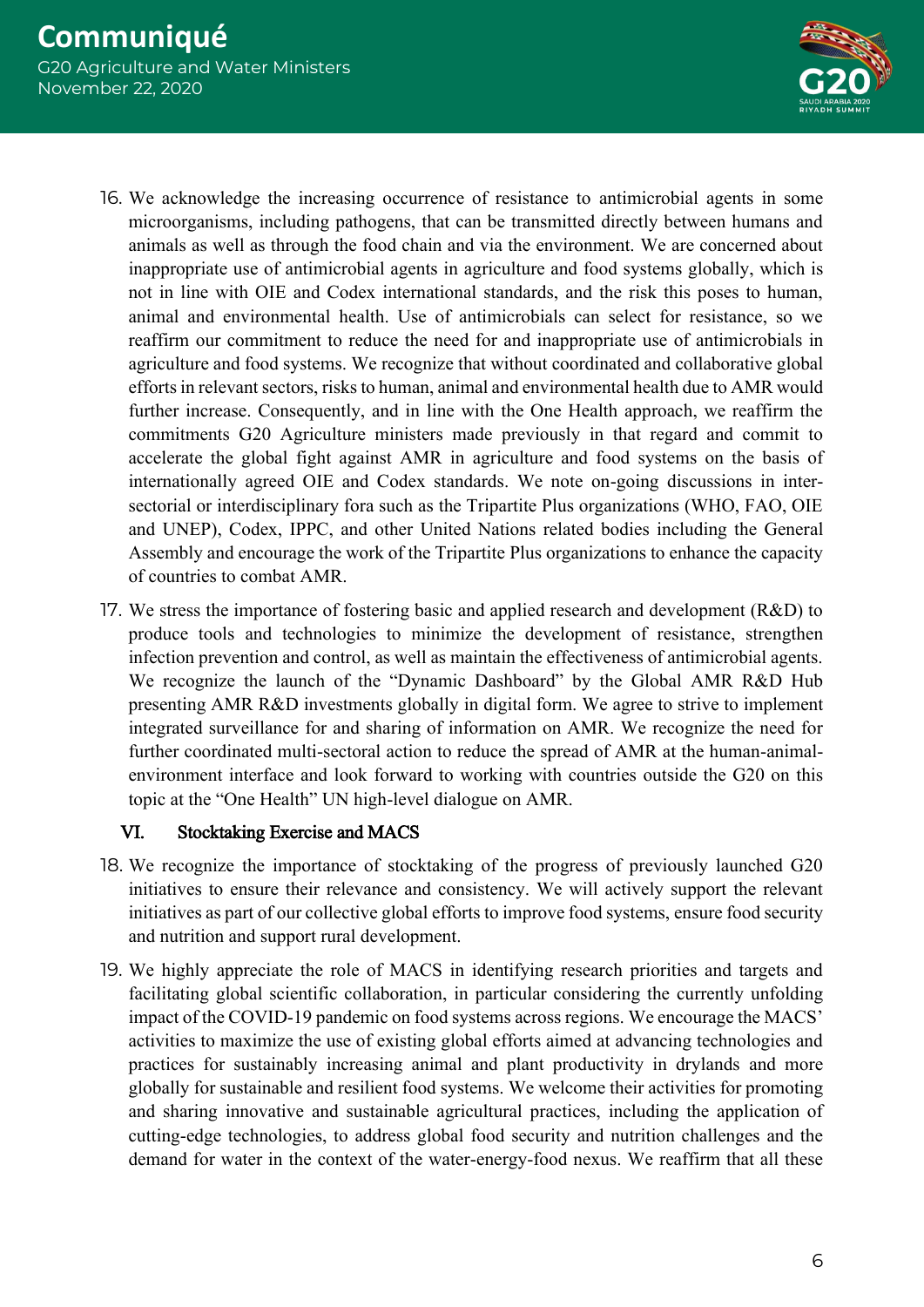

activities will accelerate our cooperation and strengthen our scientific collaboration to achieve sustainable, resilient and inclusive food systems, improve plant and animal health, conserve our natural environment, and contribute to global food security and nutrition.

# VII. Shaping New Frontiers

- 20.We emphasize the importance of digital transformation and innovation in agriculture and sustainable water management, particularly in the light of the COVID-19 pandemic, driven by knowledge and information sharing, and encourage such collaboration to be founded on the principles of openness, inclusiveness, transparency, reciprocity and excellence. We also emphasize the importance of investment in research and development (R&D) to promote the use of sustainable new technologies and approaches, as well as to foster business models and value-chain innovation, so "no one will be left behind", as outlined in and to help achieve the 2030 Agenda for Sustainable Development ambitions and create sustainable food supply chains to facilitate food security and nutrition.
- 21. In this context, we encourage acceleration in the development and use of sustainable technologies and practices both for agriculture and for water, in order to support the development of more productive, efficient, resilient, inclusive and sustainable food and integrated water resources management systems. New technologies should be used in tandem with existing approaches such as nature-based solutions or ecosystem-based approaches, among other options, as appropriate. We stress the importance of empowering women and youth to help shape innovation and have equitable access to productive assets, financial services, information and skills training in order to promote inclusive growth. We encourage efforts to extend digital infrastructure and services to rural areas, where it lags behind urban areas, to promote productivity, sustainability, resilience and employment opportunities in agriculture, especially for rural women and youth. We encourage the use of inclusive decision support systems, such as inclusive and participatory approaches, for research and innovation with the objective to boost implementation of adapted research results across the agricultural and food sector.

## VIII. Fostering Sustainable and Resilient Water Management

- 22.We, the G20 Water Ministers, acknowledge the 2016 G20 Agriculture Ministers' Communiqué commitment to invest more in agricultural research and infrastructure to improve sustainable water management in agriculture. In addition, we recall the Agriculture Ministers' commitment to the 2017 G20 Agriculture Ministers' Action Plan, "Towards food and water security: Fostering sustainability, advancing innovations". We also further note the 2018 G20 Buenos Aires Leaders' Declaration emphasizing the importance of sustainable water management practices and the 2019 G20 Osaka Leaders' Declaration on the urgent need to address fresh water and marine pollution as a complex and pressing issue.
- 23.In light of the COVID-19 pandemic, we commit to, as part of an environmentally sustainable, resilient, and inclusive recovery, cooperating closely and taking concrete actions to maintain existing services and accelerate the extension of access to safe, resilient, and sustainable water, sanitation, and hygiene services across the world, as they are essential to tackle all infectious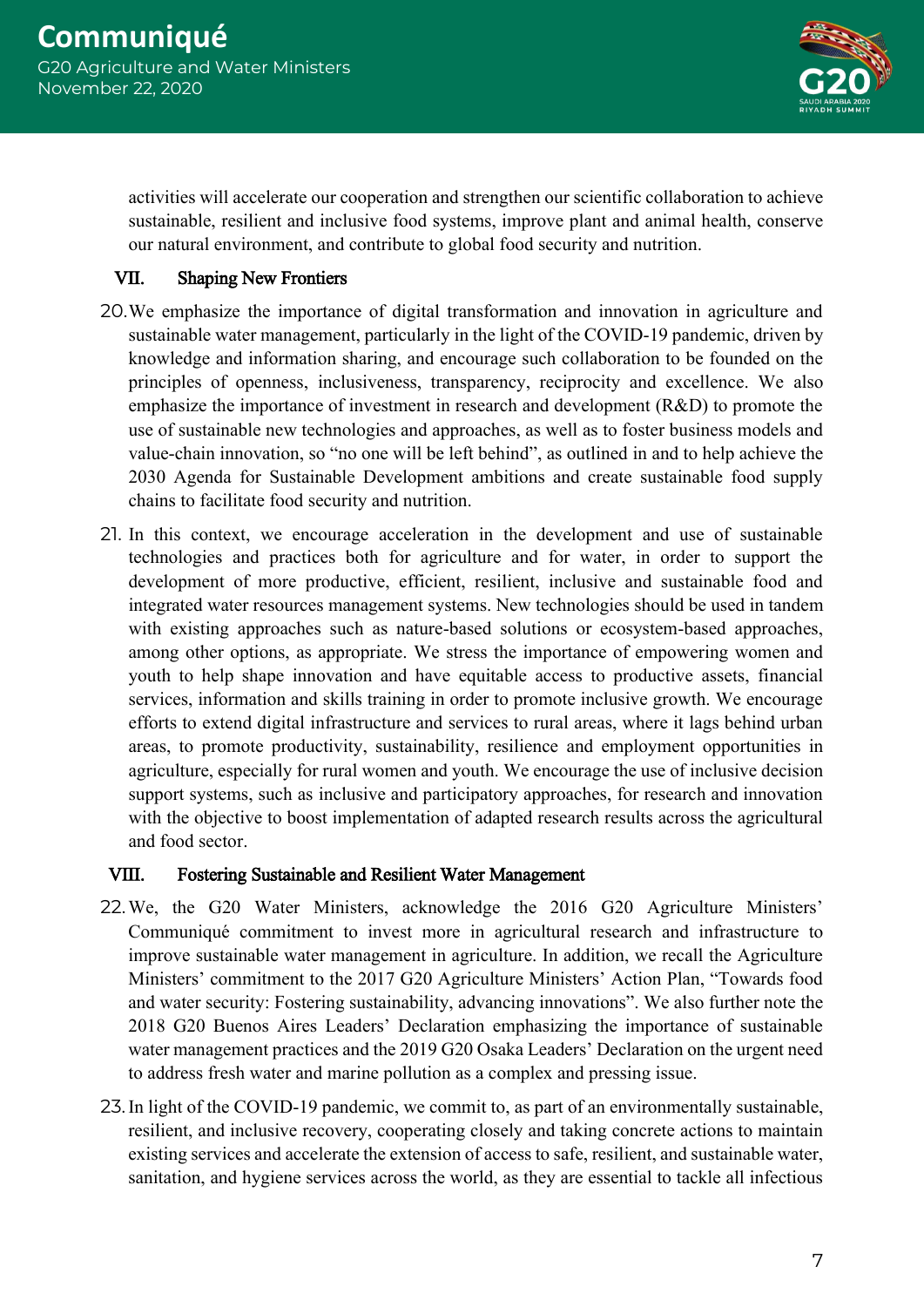

diseases. To enable critical hygienic measures such as handwashing, we commit to take action to provide adequate access to safe and affordable water, including in health care facilities.

- 24.We recognize that availability of safe and reliable water and reducing the risk and impact of water-related disasters are critical for social wellbeing and economic stability, resilient sustainable development since human and animal health, biodiversity and healthy ecosystems, agriculture, industry, energy, livelihoods, poverty reduction, gender and social equality depend on the availability of water in adequate quantity and quality in a sustainable and inclusive manner. Unsustainable water consumption, low water efficiency and lack of integrated water resources management increase the risks of water scarcity and pollution, damages from waterrelated disasters, desertification, soil erosion and salinization, biodiversity loss, the degradation of water and water-related ecosystems as well as limited safe water consumption and access to water supply and sanitation services.
- 25.We consider water a vital concern at all levels as water challenges affect human life, people's livelihoods, global supply chains, food security, nutrition and ecosystems. We recognize that these impacts are disproportionately felt by poor and vulnerable people. We appreciate the efforts to address water challenges at all appropriate levels and see the value in strengthening the efficiency of current mechanisms and instruments. We thus encourage the international community to work more closely together especially with the UN system, including UN-Water, through the promotion of cooperation and collaboration on sustainable, integrated water management, as appropriate, aligning agendas, sharing innovation and best practices and reducing duplication and maximizing synergies towards achieving the Sustainable Development Goals (SDGs), especially SDG 6.
- 26.Current global levels of water-related investment are inadequate to achieve the SDGs. Estimates from OECD and the World Water Council indicate that global financing needs for water and sanitation infrastructure could reach US\$22.6 trillion by 2050. We recognize the need to strengthen the enabling environment for responsible investment and to mobilize all financial and non-financial resources, national and international, public and private, including blended financing, in line with PPPs, to address water challenges and note the numerous existing opportunities to share information and best practices on innovative financial solutions for water infrastructure.
- 27.Given the impact of water scarcity and poor water quality on the water cycle and sustainable development, as well as the significant impact on biodiversity and ecosystems, we underline the need to recognize the social and environmental value and economic dimensions of water, as appropriate; to manage water in a resilient, sustainable and integrated manner; to prioritize water demand management and conservation and substantially increase water use efficiency and water productivity; to develop solutions to work towards sustainable use, including naturebased solutions or ecosystem-based approaches, as appropriate; and to address risks to water quality and quantity, and prevent or reduce the impact of water-related disasters. These principles apply across sectors and different types of farming systems, from irrigated to